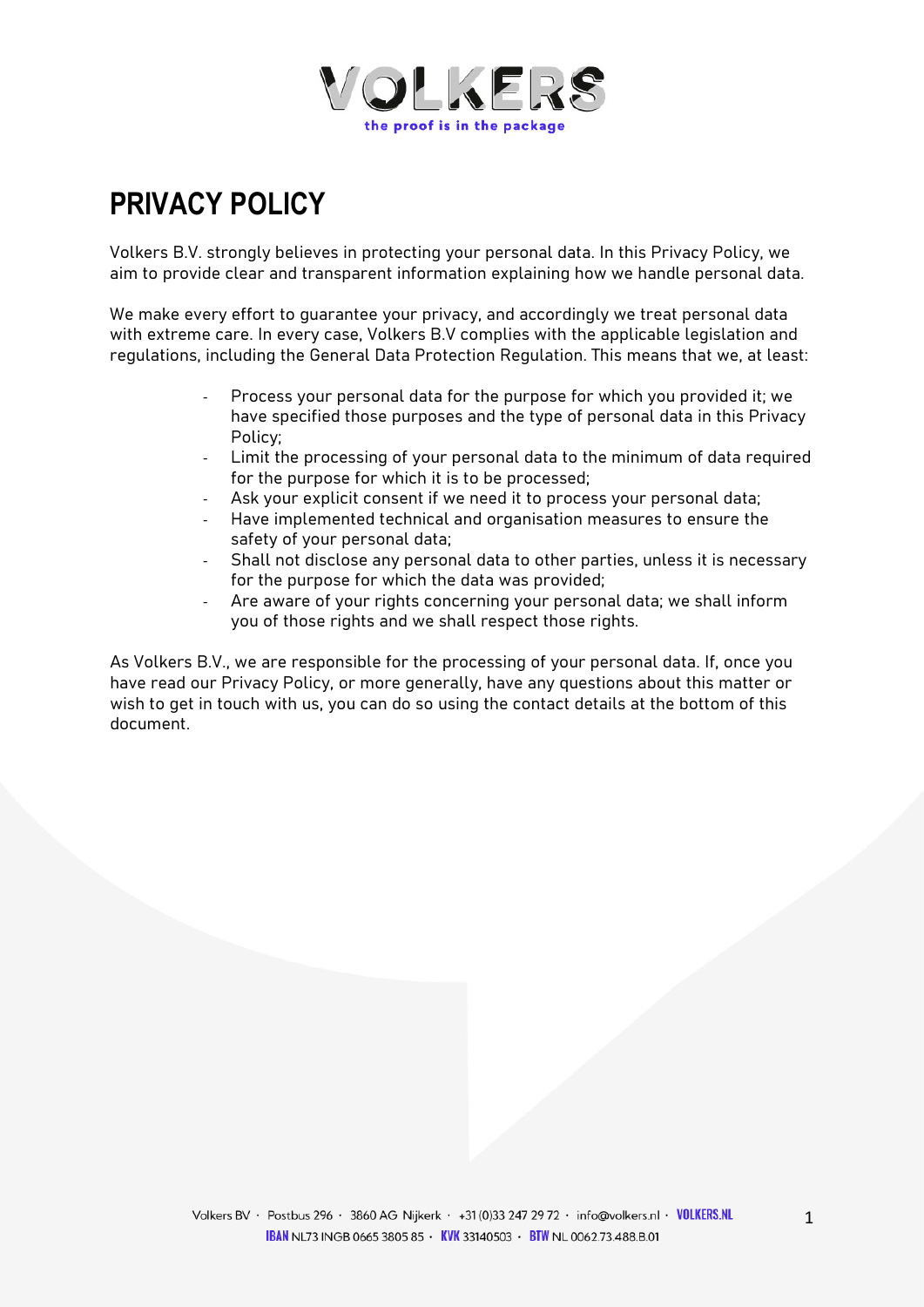

#### **Processing the personal data of clients and suppliers**

Volkers B.V. processes personal data belonging to clients or suppliers for the following purpose or purposes:

- Administrative purposes;
- Communication about the commission and/or invitations;
- For the execution or publication of a commission.

That personal data may be used on the grounds of:

- The agreed commission/contract;

Volkers may ask you for the following personal data for the purpose or purposes above:

- Company name;
- Position;
- First name;
- Prefix;
- Last name;
- Business or other telephone number;
- Business or other email address;
- Gender

Volkers B.V. shall store your personal data for the processing specified above for the period:

For the term of the contract, and then afterwards until you inform us that storage is no longer necessary on the basis of the relationship.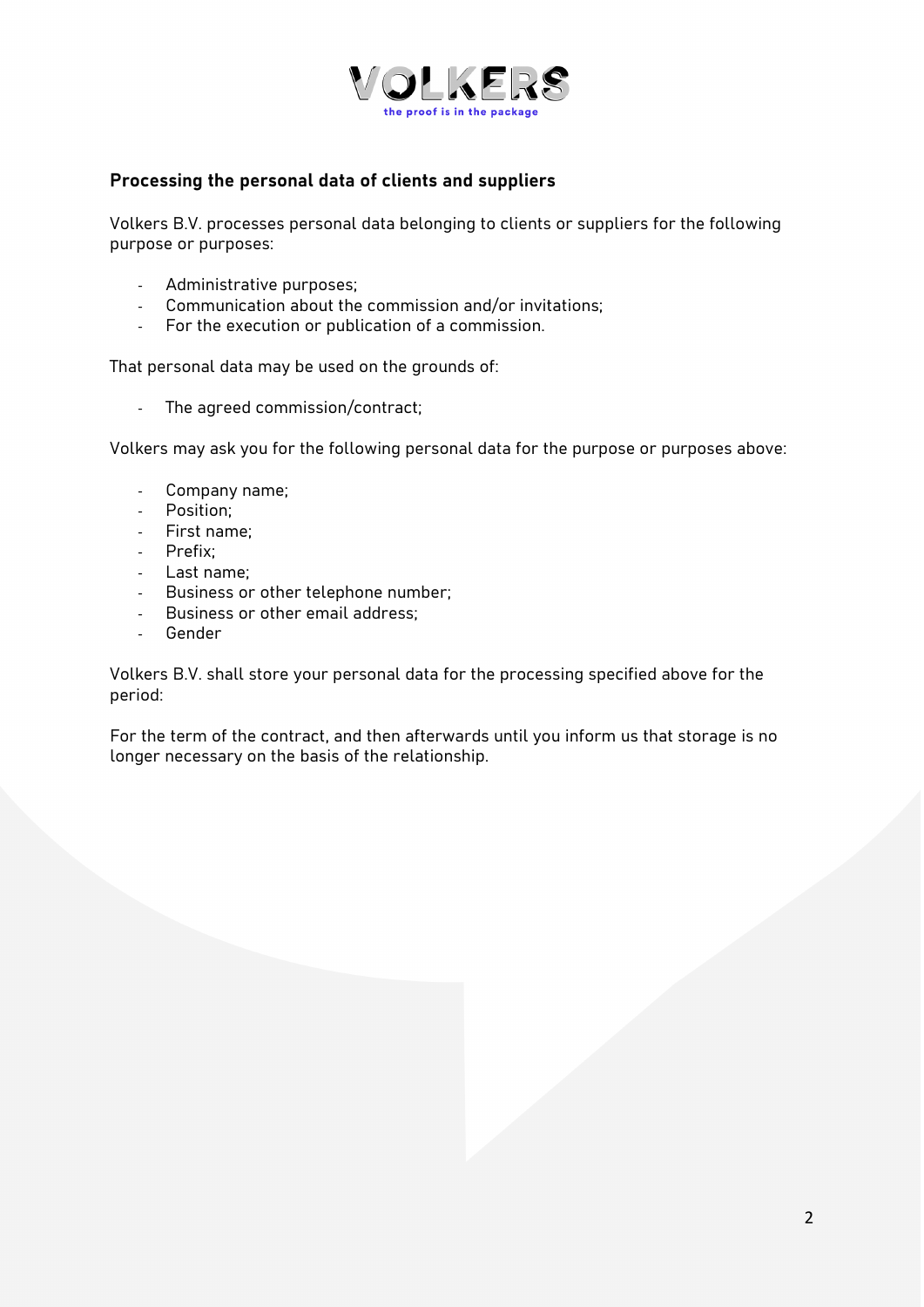

#### **Processing the personal data of newsletter subscribers**

Volkers B.V. processes personal data belonging to newsletter subscribers for the following purpose or purposes:

- To inform people by sending news items.

That personal data may be used on the grounds of:

- The subscription form for the Newsletter;

Volkers may ask you for the following personal data for the purpose or purposes above:

- Company name;
- Position;
- First name;
- Initials;
- Prefix;
- Last name;
- Business or other email address;
- **Gender**

Volkers B.V. shall store your personal data for the processing specified above for the period:

- For the period for which you are subscribed to the Newsletter.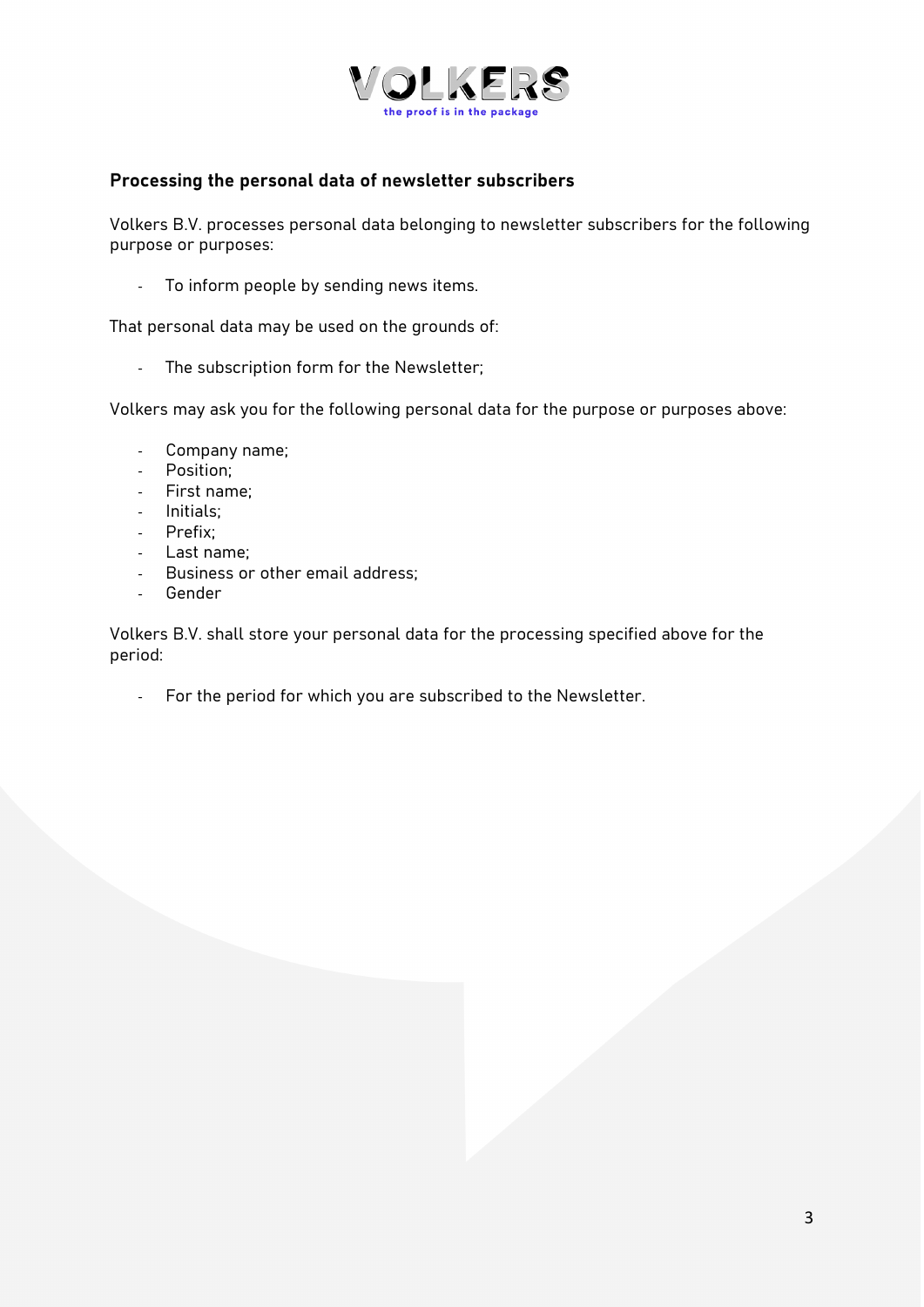

# **Processing the personal data of prospects, stakeholders, lobby contacts and/or interested parties**

Volkers B.V. processes personal data belonging to prospects, stakeholders, lobby contacts and interested parties for the following purpose or purposes:

- To provide information in newsletters and/or for specifically addressed contacts.

That personal data may be used on the grounds of:

- Oral permission, receipt of a business card and/or via a link on LinkedIn;

Volkers may ask you for the following personal data for the purpose or purposes above:

- Company name;
- Position;
- First name;
- Prefix;
- Last name;
- Business or other email address;
- Gender

Volkers B.V. shall store your personal data for the processing specified above for the period:

For the period for which you are viewed as a prospect, stakeholder, lobby contact and/or interested party.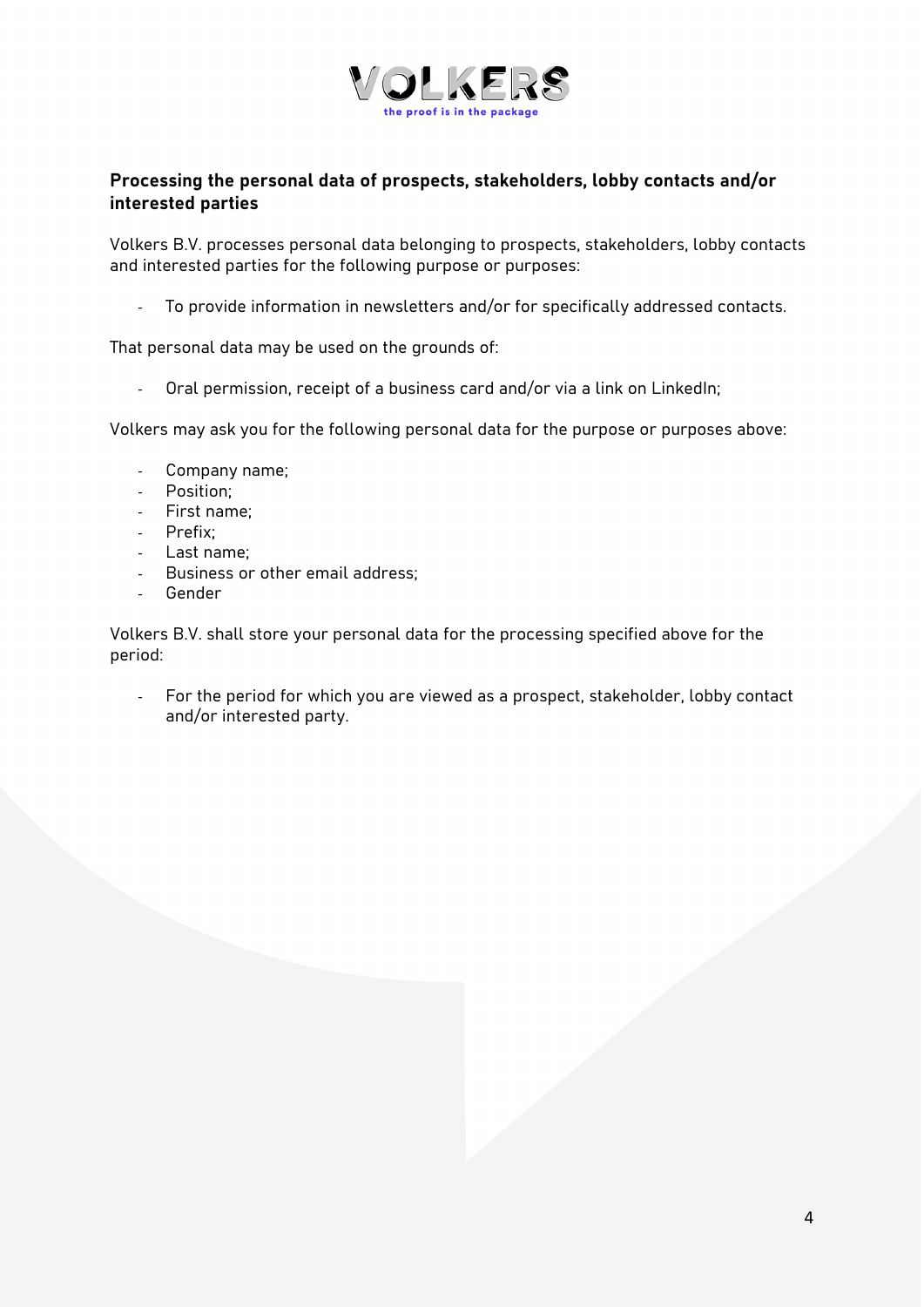

# **Disclosure to third parties**

We may disclose the data you have issued to us if it is necessary for the performance of the purposes specified above.

- For providing the internet environment for the GDPR program;
- For the administration and financial administration;
- For Customer Relationship Management;
- For sending out newsletters and invitations;
- For providing and generating management reports;
- For providing storage of, and access to, packaging data;
- For arranging data exchanges.

We never disclose personal data to other parties with whom we have not signed a data processing agreement. We obviously make the necessary agreements with the aforementioned parties (processors) to guarantee the protection of your personal data. Moreover, we shall not give other parties the data you have issued to us, unless we are legally obliged to do so and it is permitted. For example, the police might ask us for personal or other data in the context of an enquiry. In such cases, we are forced to cooperate and are indeed obliged to submit that data.

We may also share personal data with third parties if you give us your written consent.

#### **Within the EU and outside the EU**

We shall not provide any parties registered outside the EU with any personal data, unless the transfer of personal data to a country outside the EU is necessary for the indemnification of an essential interest of the party involved and the party, or parties, involved have given their explicit consent for the transfer to the relevant country or relevant countries outside the EU.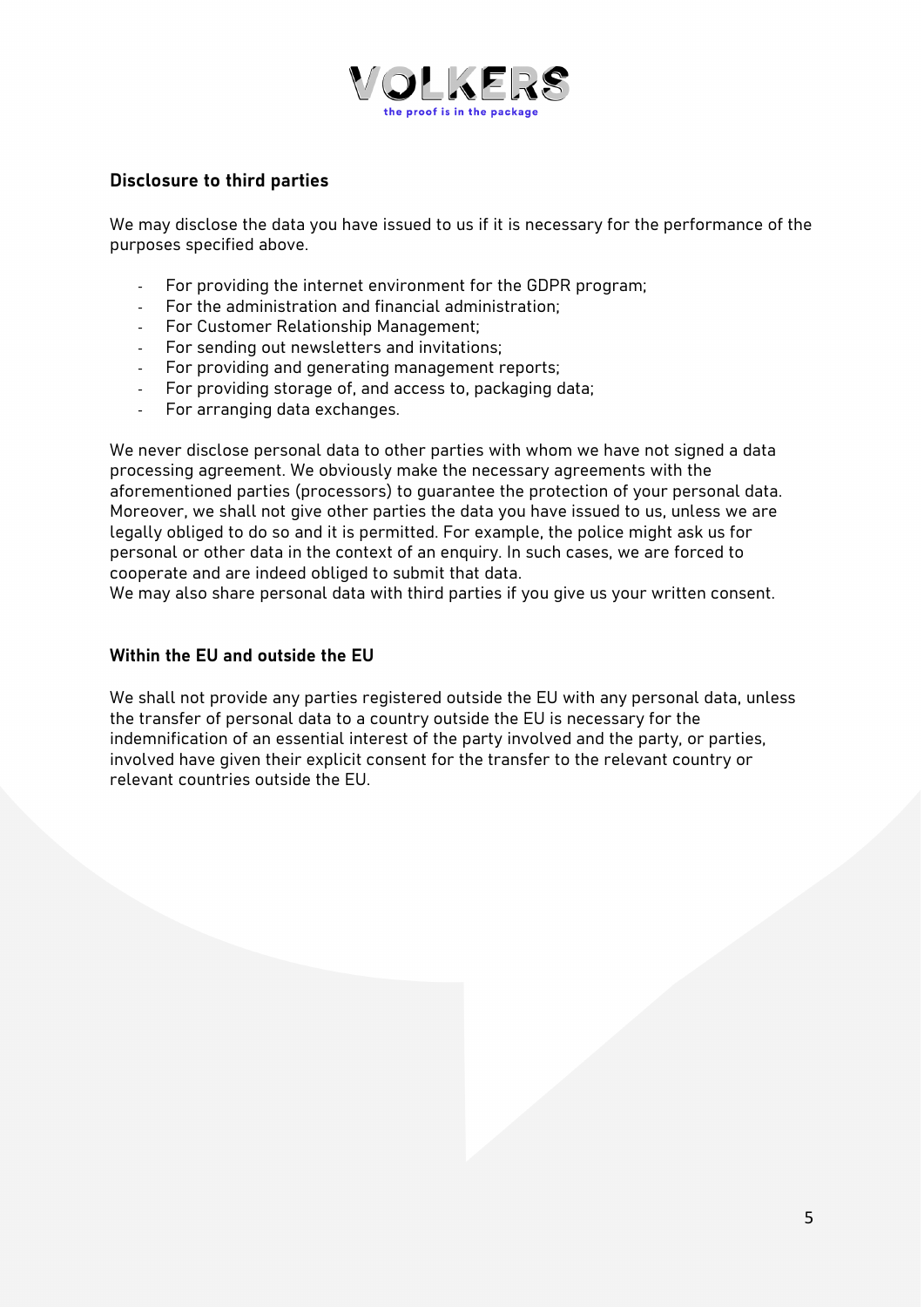

#### **Storage term**

Volkers B.V. shall not store personal data longer than necessary for the purpose for which it was provided, or as required by law. You always have the right to instruct us to remove your data.

# **Security/ICT**

We have implemented suitable technical and organisational measures to protect your personal data against unauthorised processing; for instance, we have taken the following measures:

- All persons who can learn of your data on behalf of Volkers B.V. are bound to secrecy.
- We apply a user name and password policy to all our systems;
- We pseudonymise the data and encrypt personal data if we have reason to do so;
- We make back-ups of the personal data so we can restore it in the event of physical or technical incidents. If we need to run a recovery procedure, we shall again remove the personal data that had been removed earlier in production;
- When we remove personal data in production, the data shall be removed successively in accordance with the back-up procedure;
- We test and review our measures regularly;
- Our employees are informed of the importance of protecting personal data;
- We use Google Analytics & Cookies to register how visitors use our website. We have adjusted the settings in Google Analytics & Cookies to be privacy friendly.